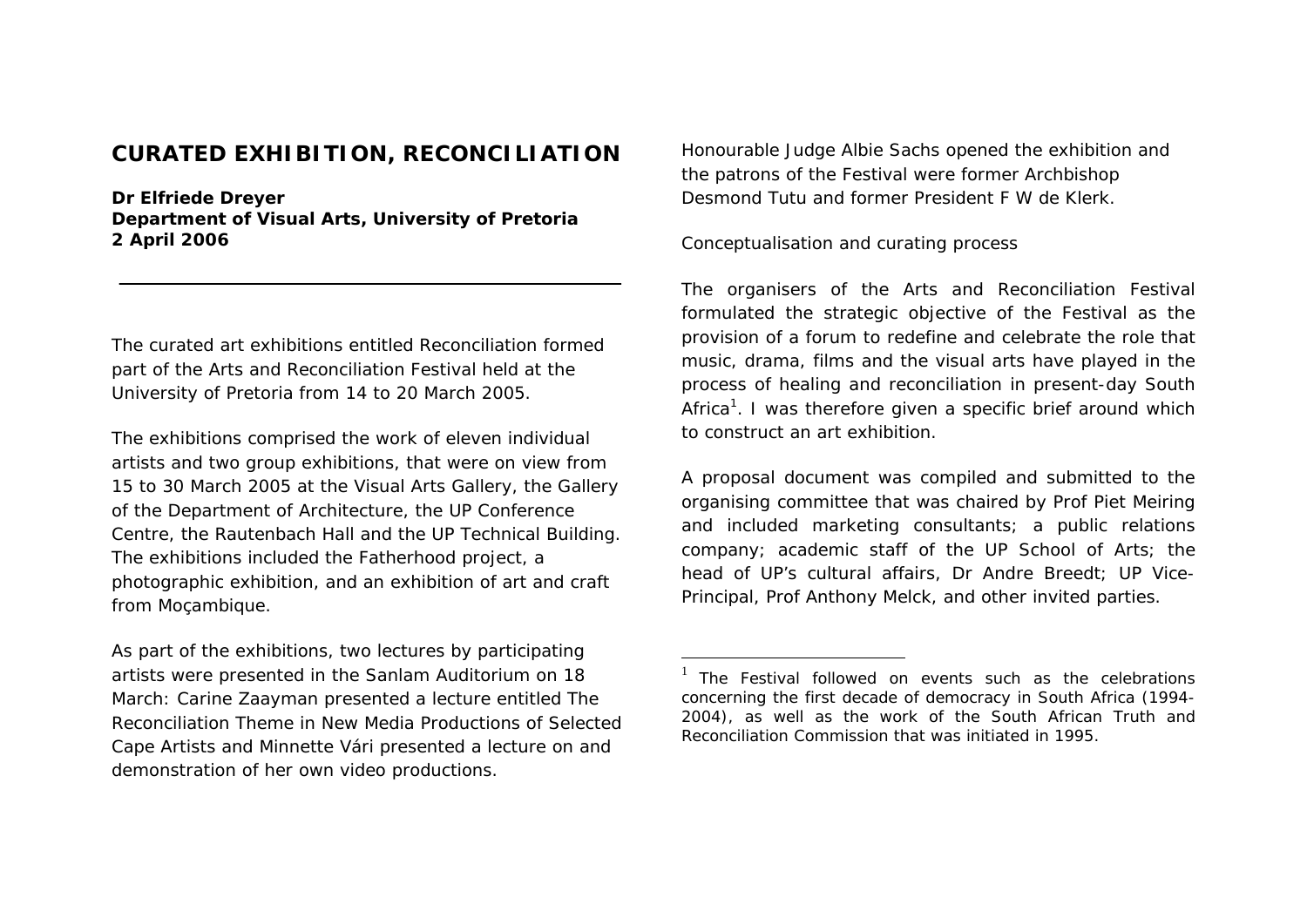After the proposal was accepted, I compiled a budget for the exhibitions and several meetings were attended. Sponsorship was sought and artists were briefed in terms of submission and installation dates and procedures.

I interpreted the brief that was given to me as a kind of hypothesis or position statement; that is, as I stated in the curatorial statement in the catalogue, "that it could be *assumed* [my emphasis] that within the domain of the visual arts the processes of reconciliation and healing have manifested. Since the University of Pretoria was hosting the Festival, a natural decision for me was to select artists that reflected the major role the UP Department of Visual Arts has played over the last few decades in the domain of art education in South Africa.

Artists were thus partly selected due to their connection with the afore-mentioned department as graduates, postgraduate students, lecturers or as participants in community projects, which presented a number of challenges. Questions of institutional theory and of institutions being instruments of government policy were pertinent, which would (and did) on the exhibition reflect the 'almost-entirely-white' history of graduating Fine Arts students of UP. It seemed impossible to not ground the curatorial process within the context of an educational institution and its associated ideologies, although it is

certainly the curator's task to challenge and suggest alternatives.

In the end I took the curatorial decision to follow an alternative non-political route and rather raise understanding for the material realities of artworks which would in any case reflect the sensibilities and orientations of the times in which they were produced. A number of prominent contemporary South African artists were thus selected to participate in the exhibition, based on the conceptual and material content of their artworks that reflected processes and traces of reconciliation and healing. The works dealt with "metaphoric significance and about a kind of aestheticisation of politics and histories, even maybe about an exploitation of forms of representation for its own discourses of power, than about offering solutions regarding political issues" (from the curatorial statement in the catalogue).

The objective with the curating was to demonstrate that artworks can function as monuments of reconciliation, but simultaneously speak of transformation, transcendence, resistance, survival, self-reflexivity and connectedness. In terms of demonstrating notions of suffering and survival, Diane Victor's *Smokeheads* were included a series of forty portraits made from photos documenting the day clinic users on a single day at the St. Raphael HIV centre in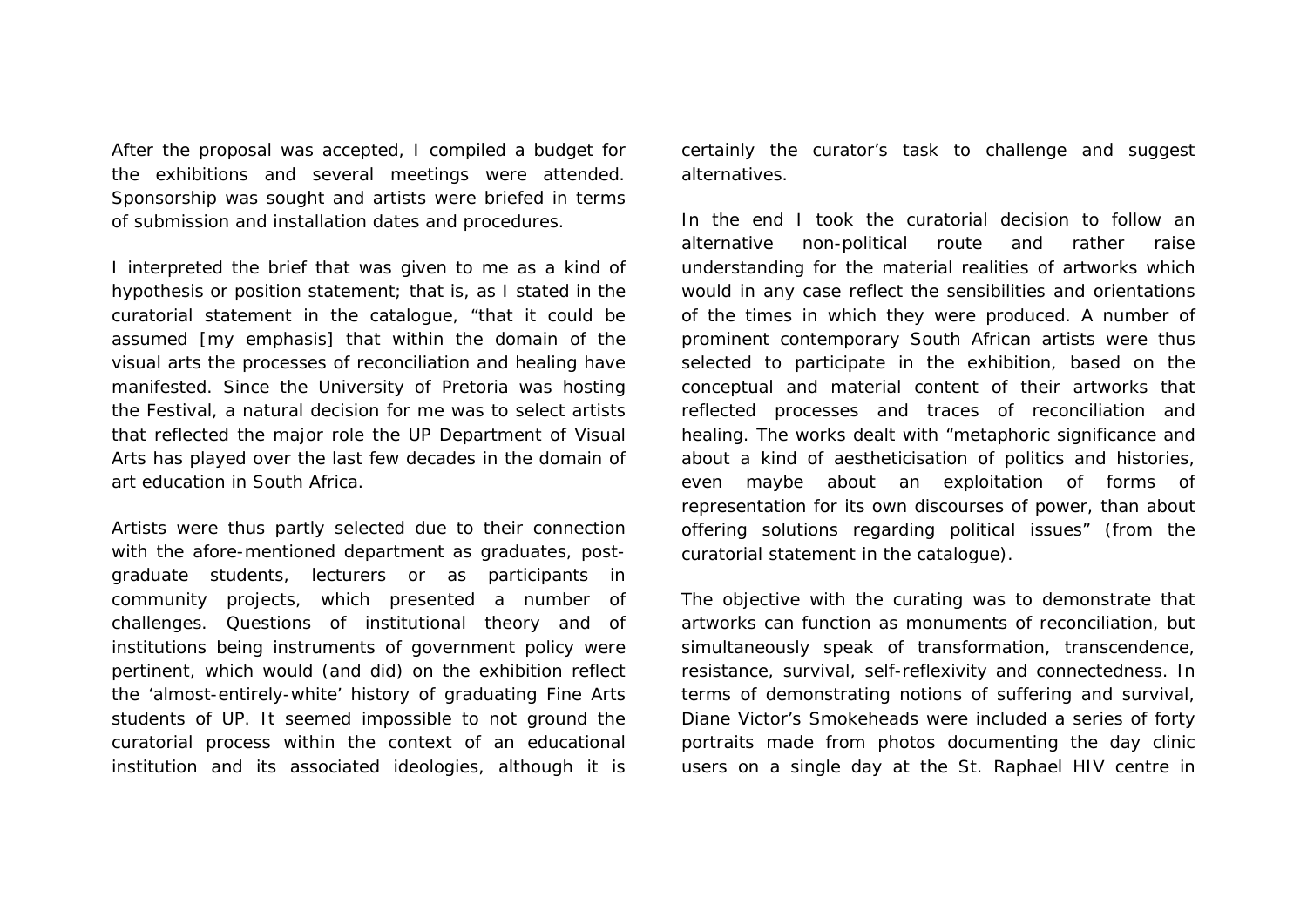Grahamstown in the Eastern Cape. The portraits are made from deposits of carbon from candle smoke on white paper and are exceedingly fragile, metaphoric of the fragility of life.

Chiurai Kudzanai was selected due to his depiction of Zimbabweans' sense of congestion and channelling of emotions into various modes of behaviour, as well as South Africans' xenophobia and frustrations about the extent of rising poverty. Similarly, the embroideries of a number of artists from the Mapula project such as Rossinah Maepa and Selinah Makwana were selected based on their depiction the everyday life of people in the townships, the prevailing social conditions and the sociopolitical transformations that have taken place in the area.

Minnette Vári' was selected based on her sustained engagement with South African socio-politics as a particular order of victimisation. Johan Conradie's work reflected an interest in the poetics of ruin and vitality that played with the notions of past events and nostalgia. Frikkie Eksteen's *Hanging Garden* presented a comment on the impermanence of memory as it is about the embellishment of the past.

Leora Farber's video of a performance in which 750 chocolates changed state from solid to liquid. dealt with notions of the abject that have a distinct place in South African racial politics. Jan van der Merwe's *Baggage Arrival* was chosen based on its suggestion of transformation in time and history, and his interpretation of baggage as identity and spiritual journey. Keith Dietrich's work, *Horizons of Babel,* was selected for its post-colonial content and it being a map of healing and reconciliation where the body and land are metaphorically mapped over each other.

In order to accommodate the substantial body of art for the exhibition, space had to be carefully considered in order to allow each work to be presented most advantageously. The size, number, media and content of each artist's artworks were considered in the arrangement and layout of the exhibition as a whole. Formally Kudzi Chiurai's colourful large paintings set up an interesting dialogue with Diane-Victor's monochromatic drawings and Guy du Toit's bronze heads in the Architecture gallery. Similarly, Frikkie Eksteen's Perspex-mounted collage paintings were placed in terms of the lighting in such a way that the play of shadows created a metanarrative to the physical works. Leora Faber was given a private separate corner to display her video in order to strengthen the personal and intimate content of the work. Keith Dietrich's series of digitally manipulated maps were placed in a semicircle in conceptual reflection of his notion of panorama and colonial gazing.